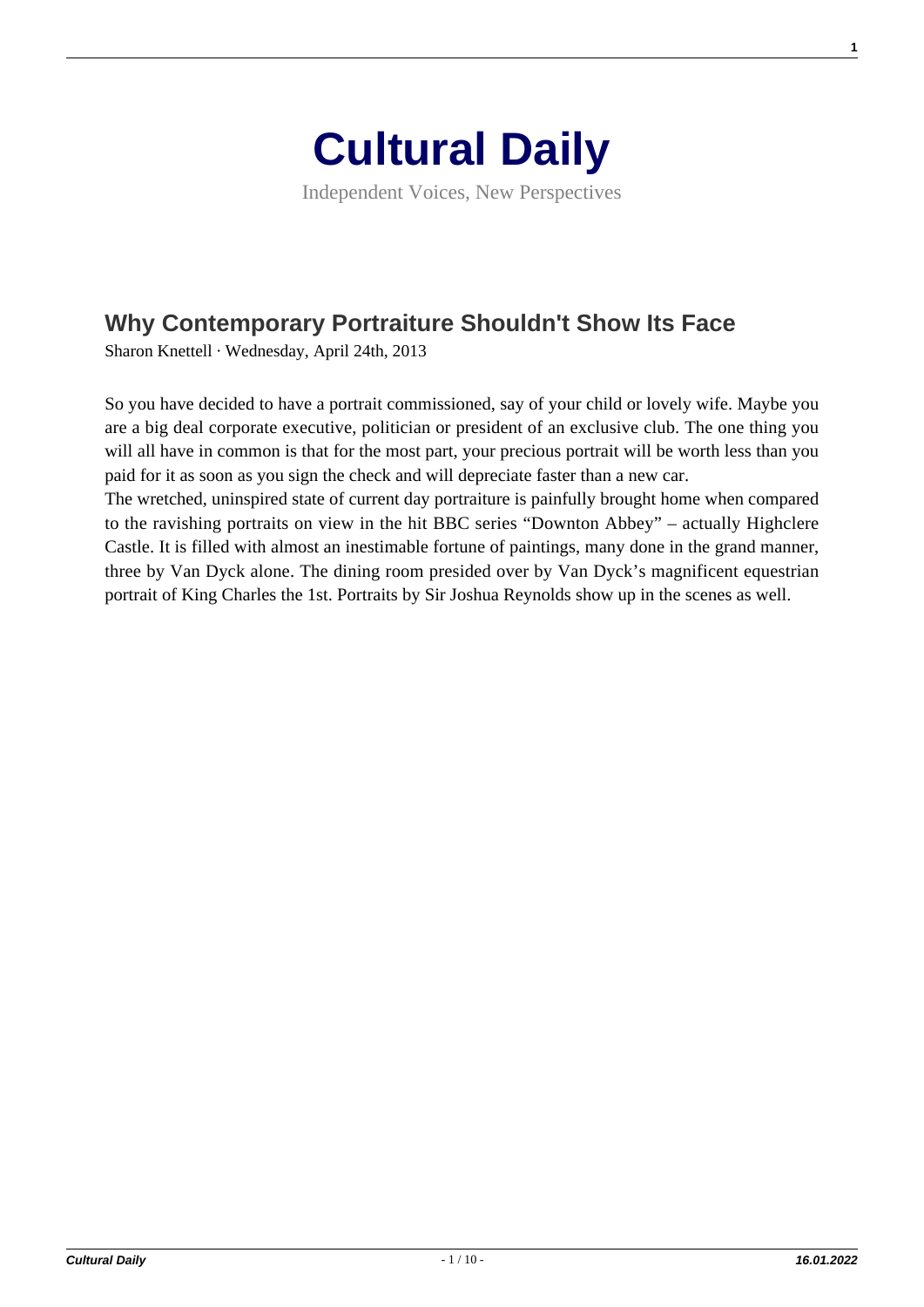

*Van Dyck's portrait of King Charles I*

There are few great portraitists out there presently, but surely no John Singer Sargents. If you don't know who he is, you are better off going to a photography studio, because ignorance in this field is a ticket to a spectacularly bad portrait.

Here is a bit of background, coming from personal experience as well as knowledge gleaned from 50 years being an artist, proficient in several fields. I went to The Boston Museum School of Fine Arts in 1960 specifically to learn to be a portrait artist; I was 17. The school was known for its graduates who formed "The Boston School." These were figurative and portrait artists of the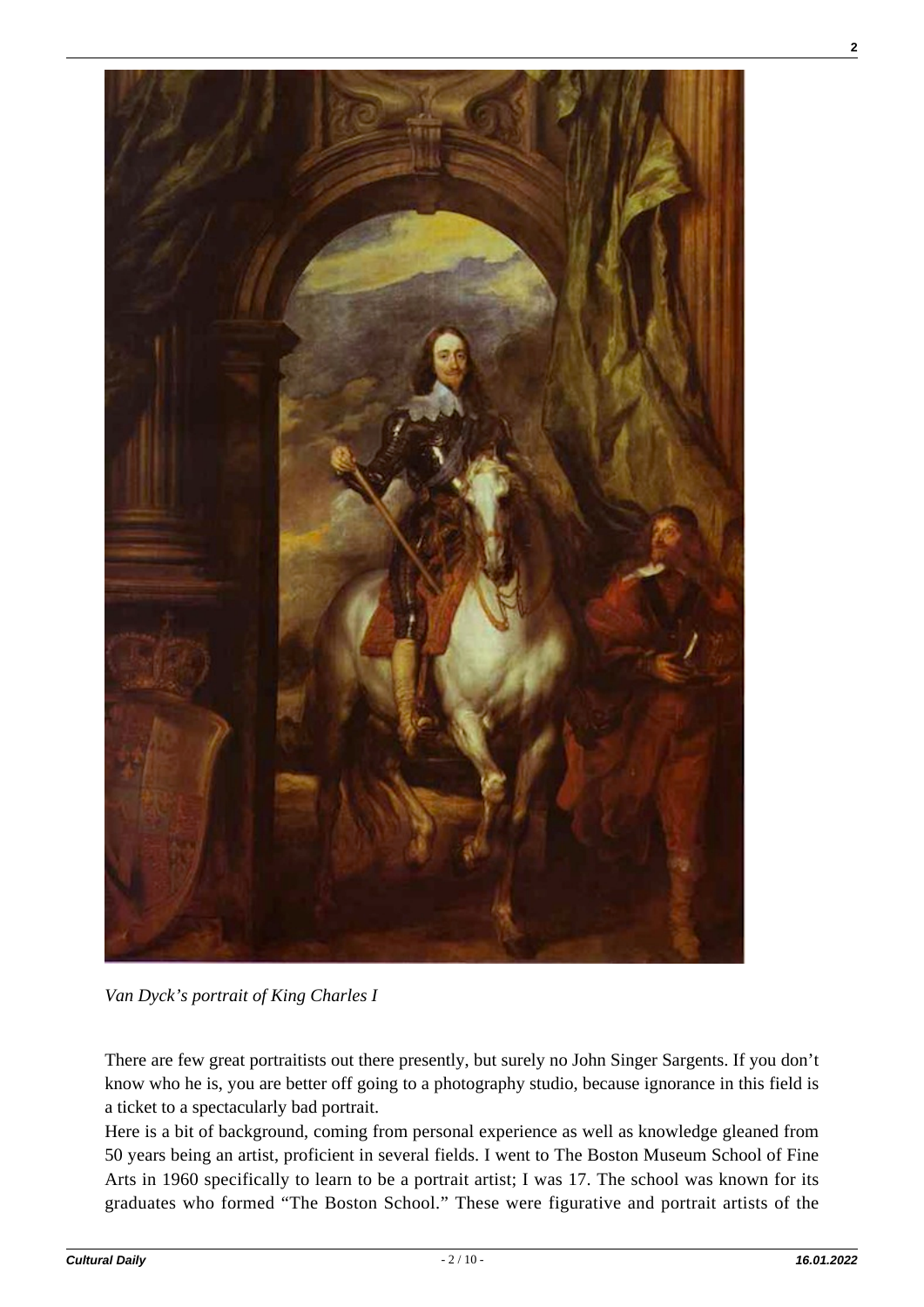highest caliber. Their art is in museums and some of the paintings are priceless. They include [William McGregor Paxton,](http://en.wikipedia.org/wiki/William_McGregor_Paxton) [Frank W. Benson](http://www.frankwbenson.com/bensonbio.html), [Edmund Tarbell](http://en.wikipedia.org/wiki/Edmund_C._Tarbell), [Polly Thayer Starr,](http://pollythayerstarr.org/) and [Joseph de](http://en.wikipedia.org/wiki/Joseph_DeCamp) [Camp](http://en.wikipedia.org/wiki/Joseph_DeCamp).

These were the last of the great American portrait painters. They taught as well as painted portraits and they painted them from life. You sat. Now the majority are painted from photographs.

After the early part of the 20th century most of the art schools in America and Europe dismantled their classical training classes. It became an express-yourself free for all. If you said it was art, then it was art; that was the cry of Marcel Duchamp from his urinal. By the time this perplexed 17-yearold arrived at the Boston Museum School, the figure drawing classes were unattended by any instructors. We students then moved on to still-lifes – artful piles of junk to be interpreted as we wished – and still no instructor. Our 'portrait class' consisted of a women in a pink dress, sitting in a chair, still no instructor. There were no clues on how to mix skin tones or even how to do basic oil painting. Oops, we had one class where we learned how to mix sand into paint. This sorry state was repeated in most of the major and minor art schools in America and on the Continent. Even a degree from a supposedly august institution like the Rhode Island School of Design will not guarantee you an excellent portraitist, as the thrust of the painting majors is abstract expressionism and theoretical painting The last time I looked they had no courses dealing with portraiture.

There was one artist in Boston, still clinging to the last remnants of classical realism in Boston, R. H. Ives Gammell. Ives Gammell was from a rich Providence, R.I., family and arrived at the Boston Museum School with his manservant in the early part of the 20th century. As a devotee of the French Academic Style, he was dismayed and embittered to see the trends of the 20th century pass him by. He opened an atelier on Newbury St. (ironically I trudged past it every day to go to the Museum School), one of the few places still available to learn classical realism. This was true for almost 40 years. One of his students, Richard Lack, opened his own atelier and his students opened theirs. [The Art Renewal Center](http://www.artrenewal.org/) has a list of ateliers and classically trained painters called "living masters."

Many contemporary 'portraitists' have no training whatsoever. Why should they, when an all too common practice is to project or trace a large photo-shopped photo-print and transfer it to a canvas? Usually a transparent piece of plastic is put over the print, so the skin-tones can be mixed right on the photograph and then filled in like number-paintings on the canvas. (Contemporary clients are so ignorant of what really constitutes good painting that they are easily thrilled if their image looks just like the photograph.) You can actually have this same process done cheaper in China if all you really want is a hand painted photograph, not a work of art.

Getting someone classically trained is not a panacea. A good deal of them, in my opinion, have not gone beyond the academic restrictions of their training and repeat trite themes ad nauseum. If it is a politician or a judge, should the flag to be to the left or the right? Should our noble representative be perched on white marble steps under a gaudy blue sky, with a fluttering flag? Spare me those thousands of dull lawyer paintings, all surrounded with amazing originality with law books. Let us not forget the doctors with a stethoscope peeking shyly from their breast pocket. Not one of them is as powerful as Eakins' "The Gross Clinic." Now there's a painting worth having.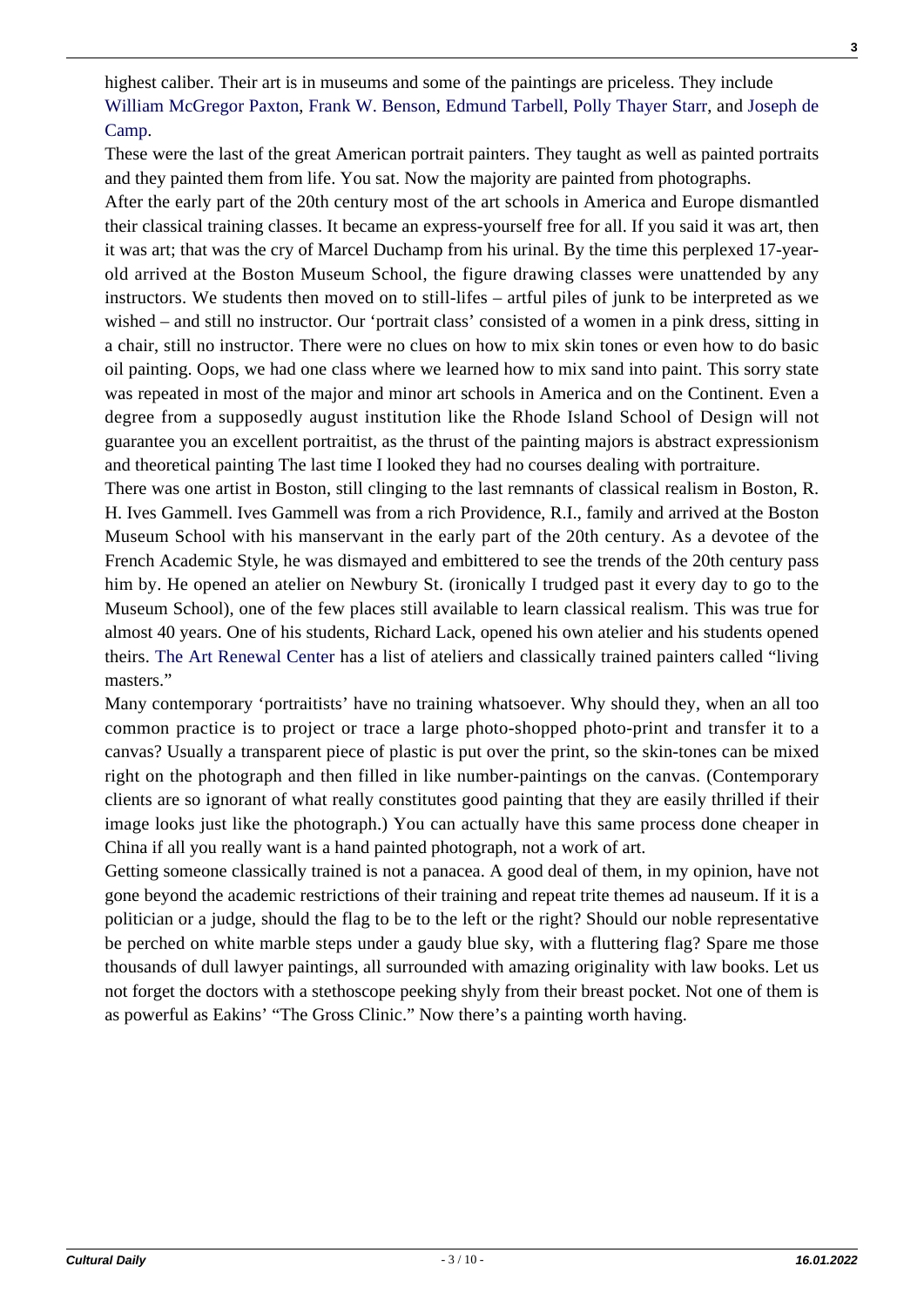

*Thomas Eakins, The Gross Clinic*

Clients are a major part of the problem. They often treat the artist no better than a servant, hired out to paint the client's preconceived image. Most have little knowledge of art and want as little involvement and inconvenience as possible. Often they will grant the poor soul sometimes as little half an hour to take pictures and expect a museum piece. As a result most portraitists will paint anything the client wants, as they have families and bills. One reasonably decent painter showed me an old, very lucrative family portrait commission. The setting was modern but the subjects were decked out in Victorian clothing. The client's ostentatious mansion was moved for this oeuvre from its original place to make a backdrop behind the family. I asked him how he could have managed to paint such a horror; it was truly a hilarious painting. He said, "One hundred thousand dollars, it paid for my house, studio and farm."

Even extreme wealth cannot protect you against a wretched portrait. Bill and Melissa Gates' portrait looks like a finely rendered ad for computer equipment. I believe they gave the artist one hour for a photo-shoot.

The last really great portrait of an American President was by John Singer Sargent of Teddy Roosevelt.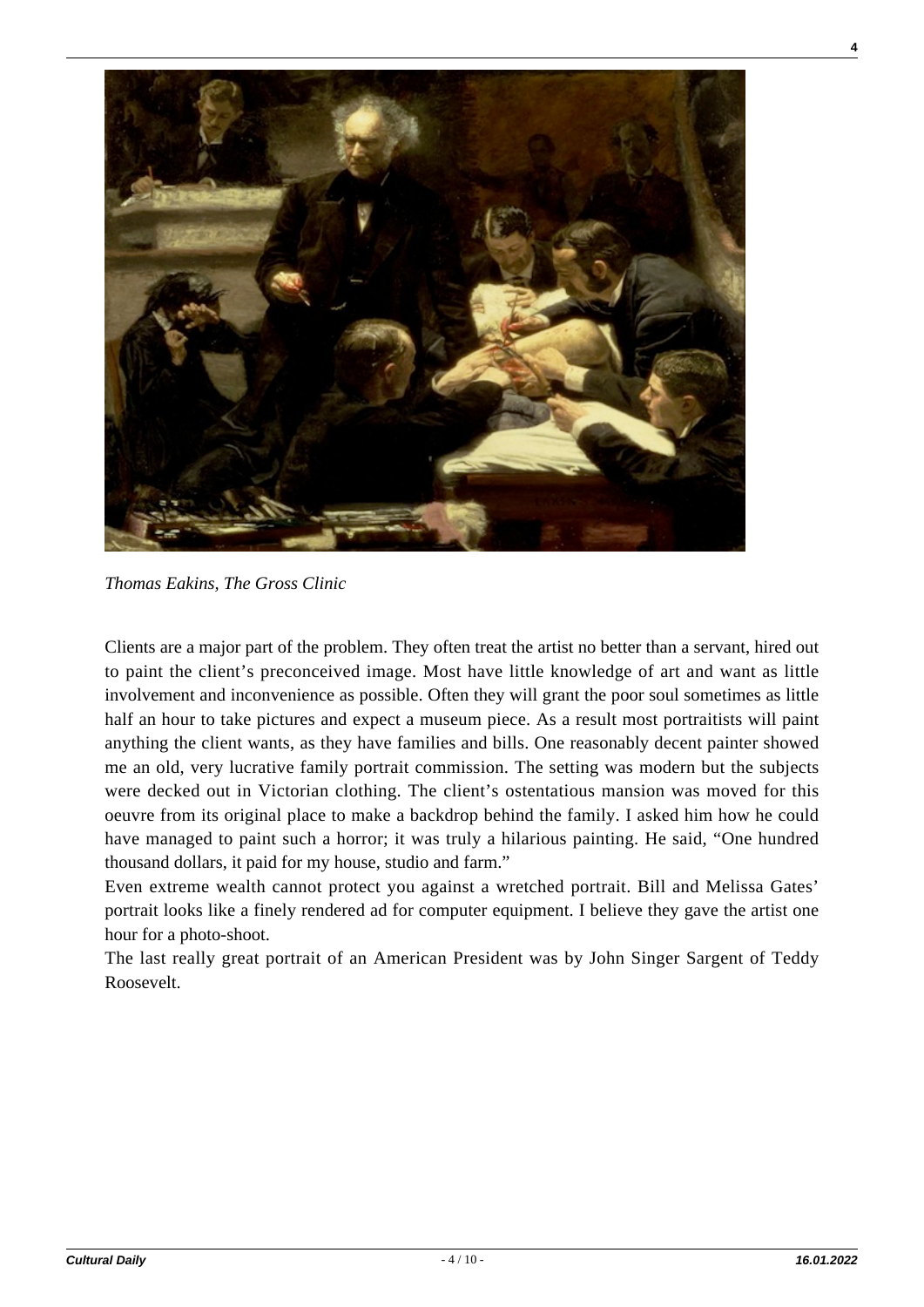

*John Singer Sargent, President Theodore Roosevelt*

Compare this with the latest wooden portraits of George W. Bush by John Howard Sanden and that of Bill Clinton's, by Simmie Knox.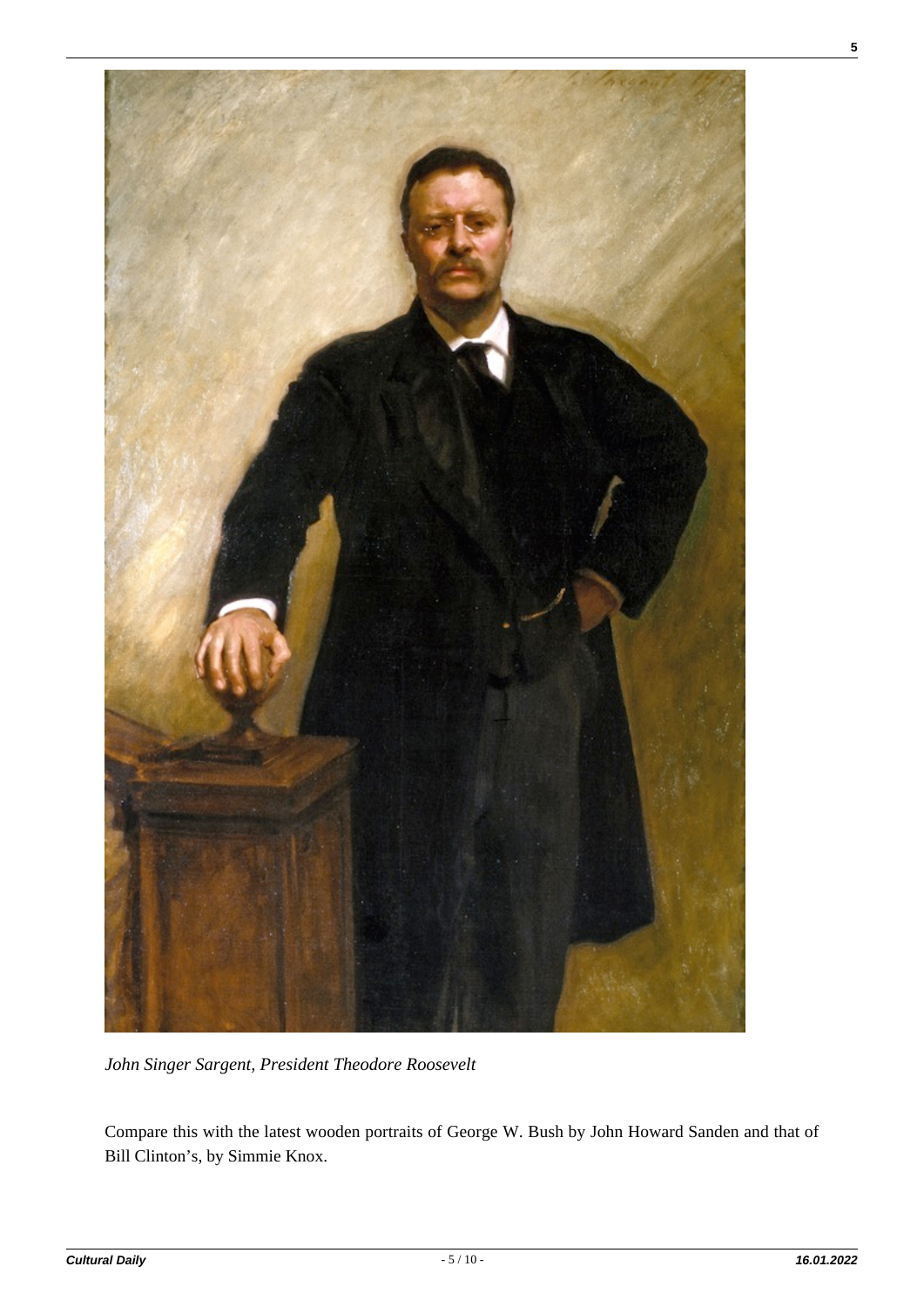

*Simmie Knox, President William Jefferson Clinton*

The White House actually has some really beautiful portrait as this government site reveals ([http://www.whitehouse.gov/about/inside-white-house/art\)](http://www.whitehouse.gov/about/inside-white-house/art) – which makes these contemporary efforts look rather banal in comparison.

The Brits, even though they cling to some of the old ways, especially in regard to sittings don't take a back seat to the Americans in turning out world class clunkers. The recent flap over the Kate Middleton portrait by Paul Emsley and the dreary Dame Maggie Smith's portrait by James Lloyd #15 jpg are cases in point.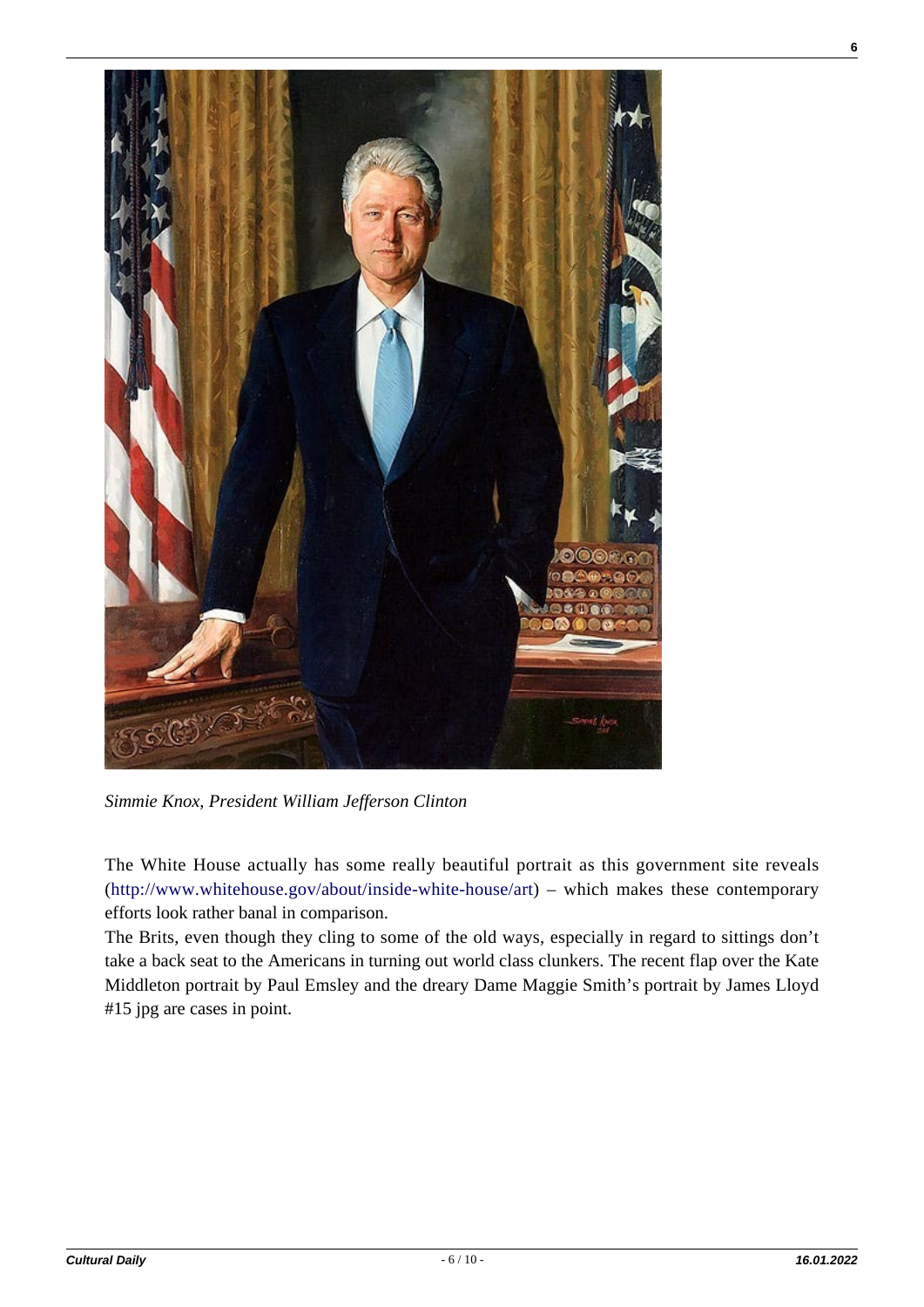

*Paul Emsley, Lady Kate Middleton*

The floor in the Maggie Smith portrait was obviously of more interest to the painter than her dully painted face. This is a sad comedown from the glories of the English portraiture of the Rococo; namely masters like Sir Thomas Lawrence and Sir Thomas Gainsborough- known respectively for "Pinky" and "Blue Boy."

**7**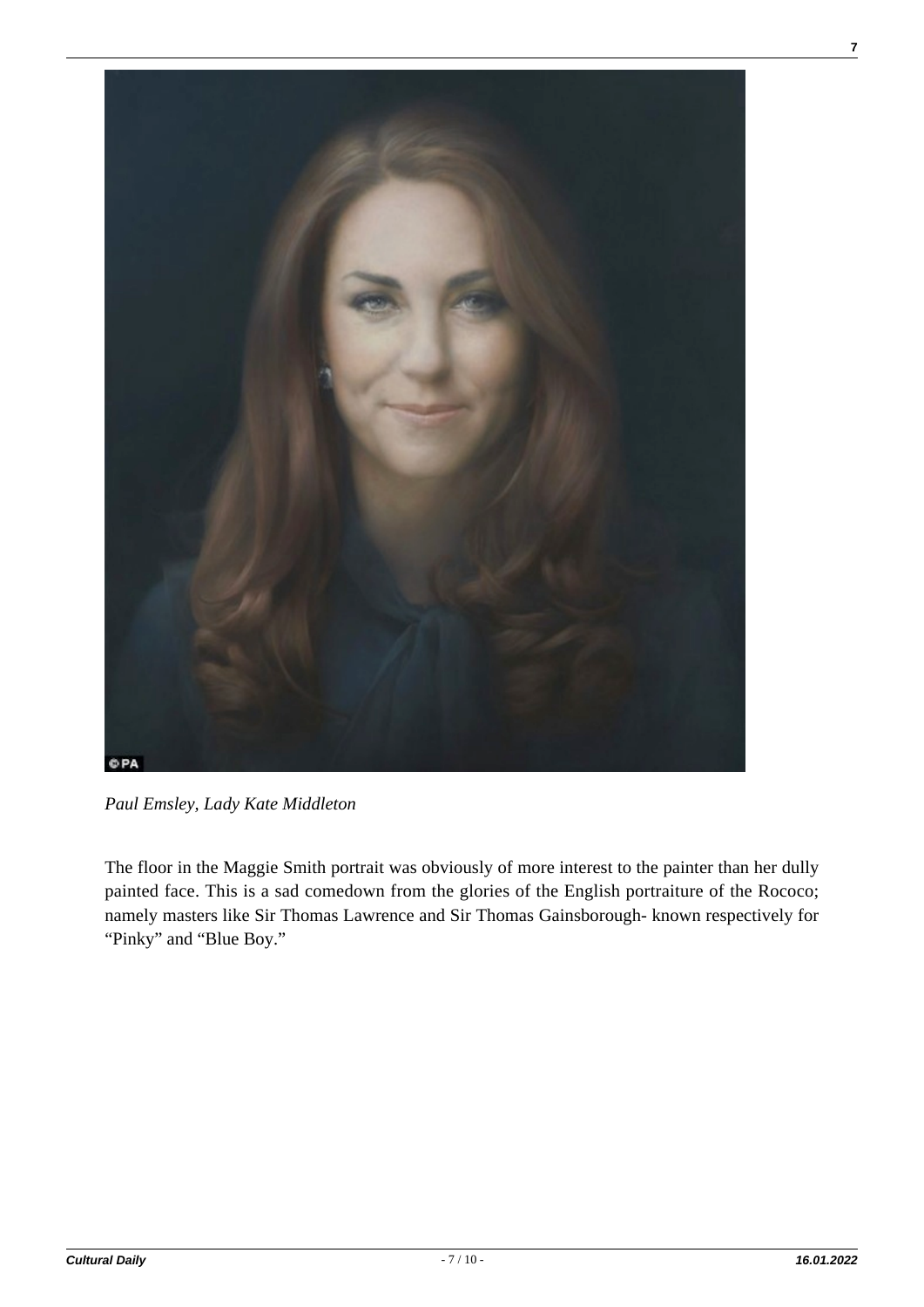

*James Lloyd, Dame Maggie Smith*

How far the quality of English portraiture has fallen is obvious when you compare Kate's portrait to that of Gainsborough's Mrs. Thomas Graham and, even though he is Italian, Pietro Annigoni's magnificent young Queen Elizabeth.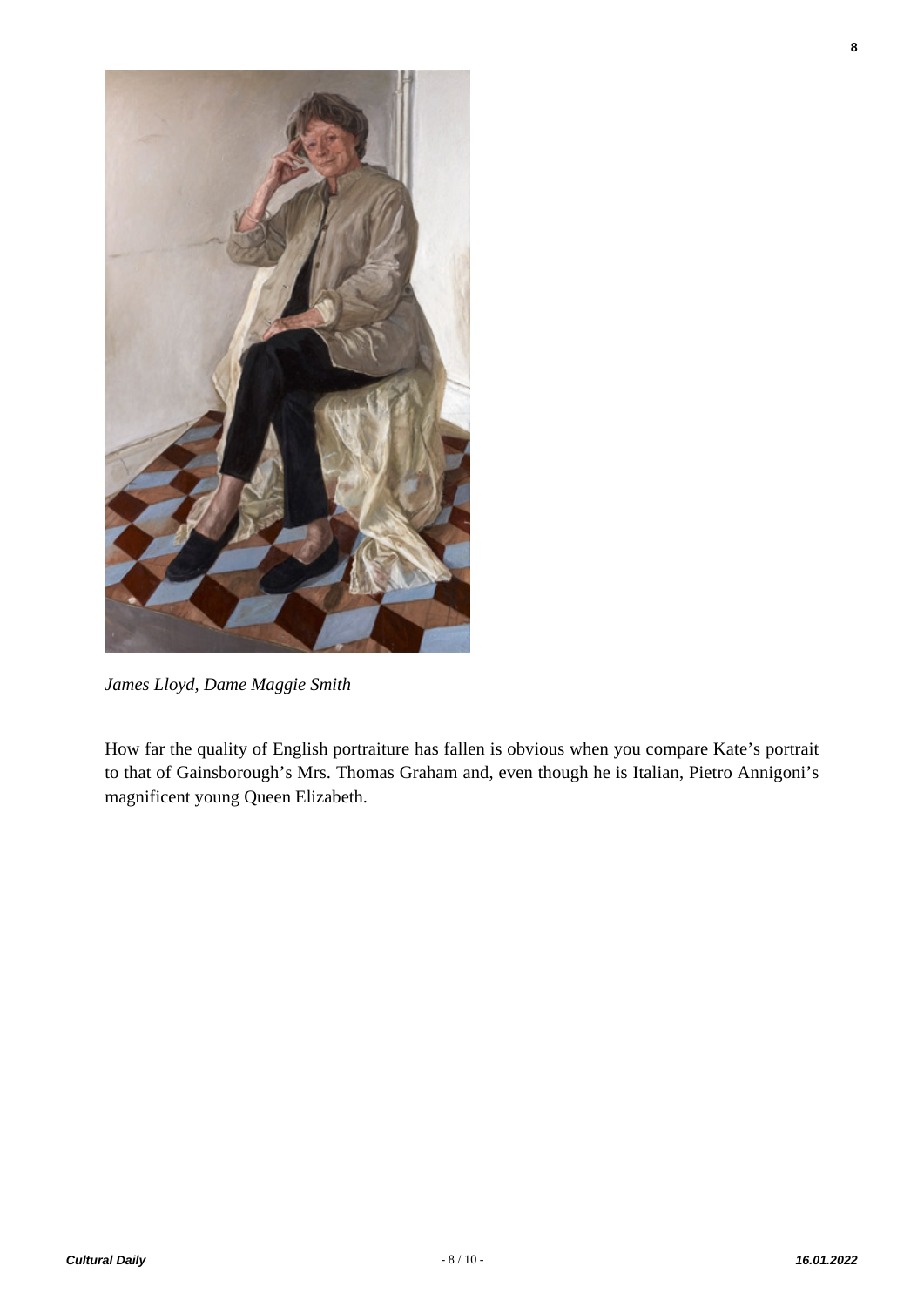

*Pietro Annigoni, Queen Elizabeth II*

Queen Elizabeth was tutored in the arts by her very knowledgeable grandmother, [Queen Mary.](http://en.wikipedia.org/wiki/Mary_of_Teck) However, as Jane Burchill, a well-known British writer put it, "Kate Middleton studied history of art at university — the modern equivalent of flower arranging for girls whose mothers are keen for them to marry well."

Queen Elizabeth has always sat for all her painted portraits, more than one hundred of them. Kate